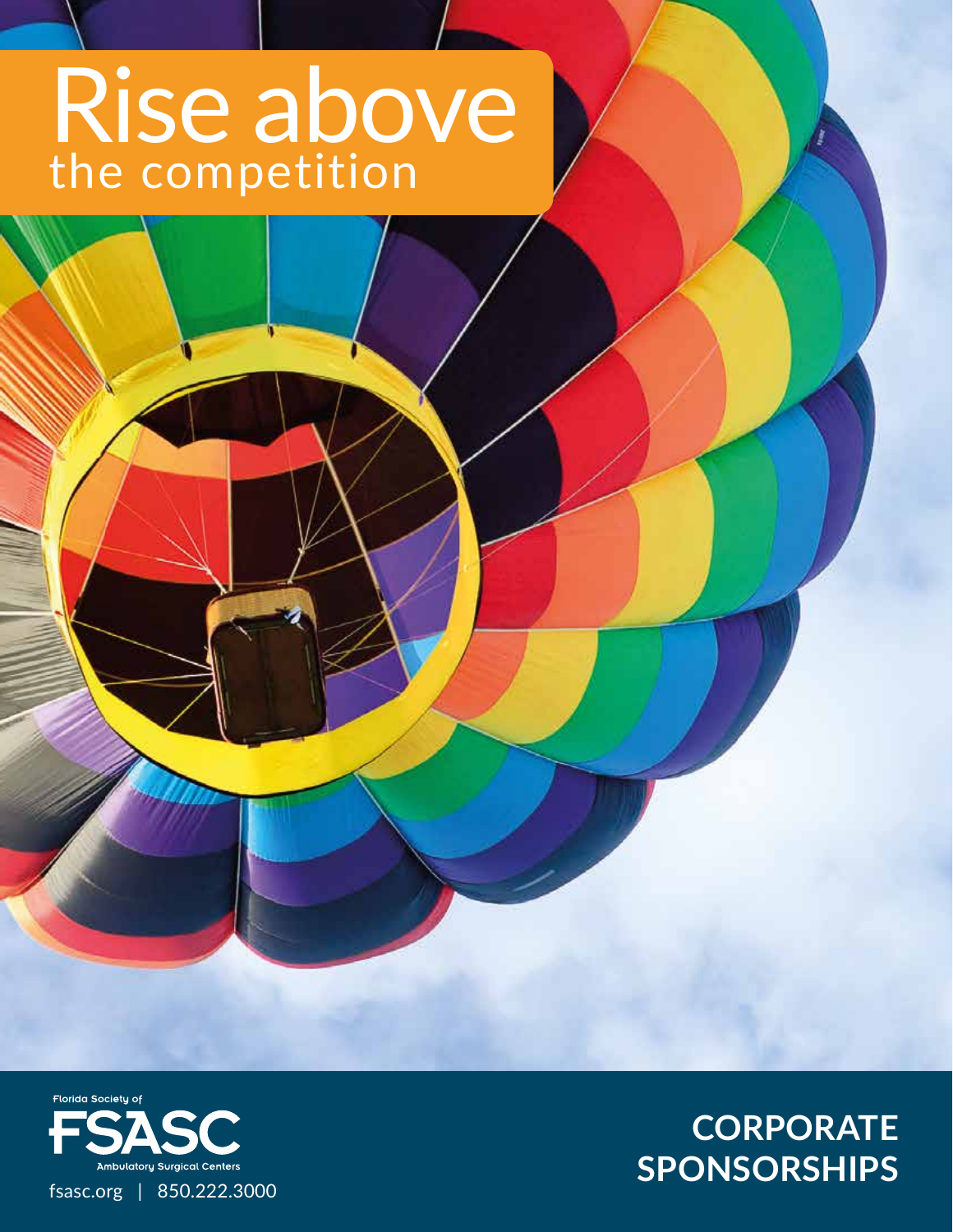# **WHY SPONSOR FSASC?**

#### **The FSASC Corporate Sponsorship Program brings together companies with ambulatory surgery centers in Florida.**

To succeed in today's market; busy sales staff need to maximize time and minimize expenses. FSASC has created innovative sponsorship packages to help companies reach our members and surgery center decision makers across the state.

## **Achieve Enhanced Visibility**

FSASCs Sponsorships give your company an unparalleled opportunity to reach a large target market. FSASC members range from small independent single specialty physicians to large multi specialty surgery centers. Our member contacts influence buying decisions at every level of management. With a FSASC sponsorship package you will be able to penetrate the growing surgery center market while building brand awareness to a broad range of ASC professionals.

## **Extend Your Brand**

Keep your company in the spotlight year round with consistent, persistent brand exposure. With a high profile FSASC sponsorship, your brand will be promoted throughout the year, making thousands upon thousands of impressions among your target audience.

### **Amplify Your Message**

The FSASC sponsorship program is designed to help you communicate effectively with ASCs in Florida. FSASC sponsorship is limited to a select number of companies per year to ensure that ASCs can focus on your message.

## **Making Your Job Easier**

FSASC will work with your company to develop a plan that capitalizes on your marketing strategy. You will work with a dedicated management level contact servicing your contract throughout the duration of your sponsorship, saving you time, money and headaches.

# **RISE ABOVE THE COMPETITION**

#### **SPONSORSHIP LEVELS**

#### **SUPPORTING SPONSOR - \$1,000**

- » Inclusion and access to the FSASC member online community
- » Access to the updated listing of Florida licensed centers and under construction centers (updated twice a year)

#### **ASSOCIATE SPONSOR - \$5,000**

- » Consistent, persistent exposure through year round promotion
- » Prominent association wide access and recognition
- » One sponsored email blast to the FSASC member email list

#### **CHAMPION SPONSOR - \$12,500**

- » Consistent, persistent exposure through year round promotion
- » Prominent association wide access and recognition
- » Two sponsored email blasts to the FSASC member email list

#### **PREMIER PARTNER SPONSOR - \$20,000**

- » Consistent, persistent exposure through year round promotion
- » Prominent association wide access and recognition
- » Exclusive promotional program offering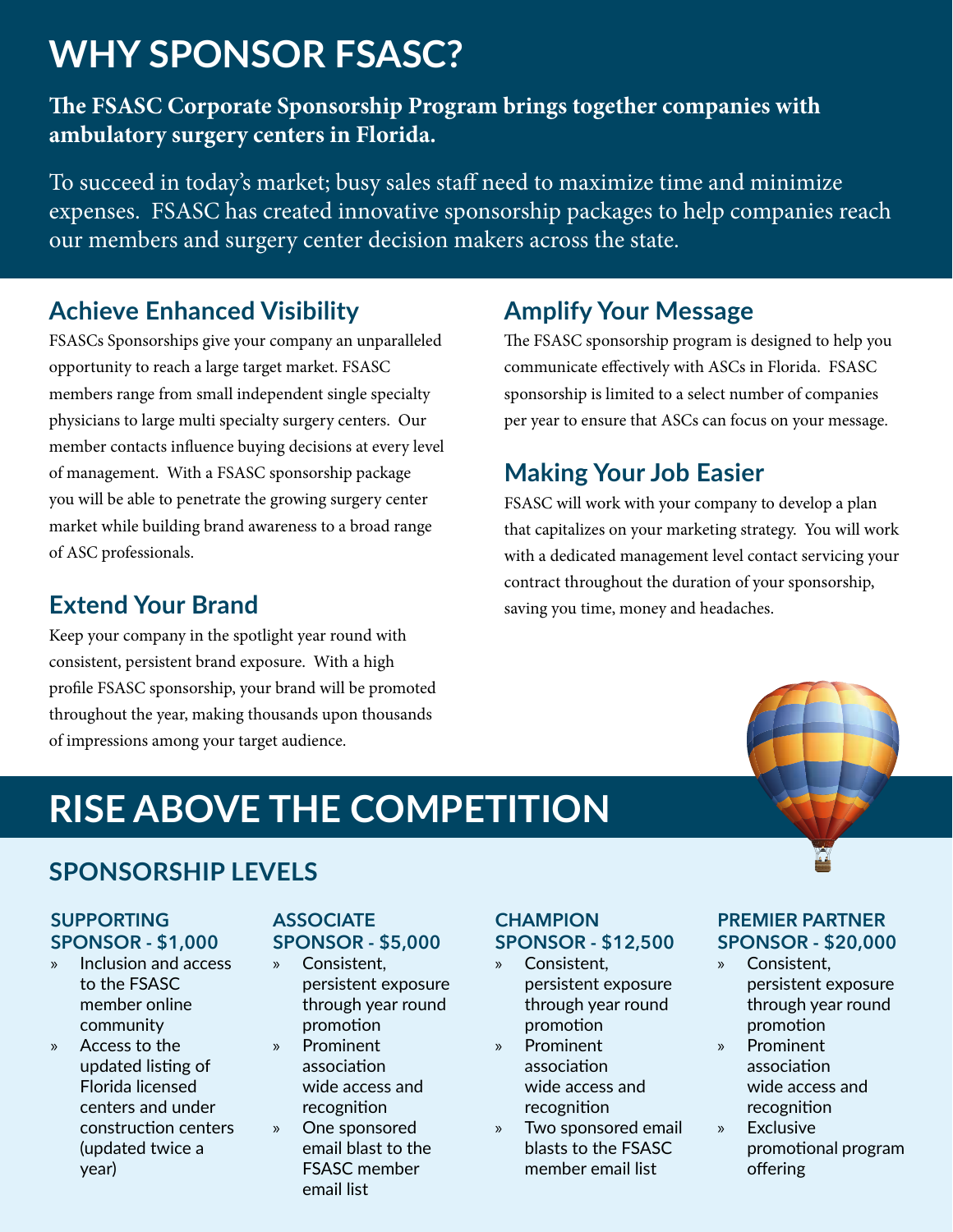| <b>Detailed</b><br><b>Sponsorship</b><br><b>Level Benefits</b>                                    | <b>SUPPORTING</b><br>(\$1,000) | <b>ASSOCIATE</b><br>( \$5,000)                                                               | <b>CHAMPION</b><br>(\$12,500)                                                         | <b>PREMIER</b><br><b>PARTNER</b><br>(\$20,000)                                      |
|---------------------------------------------------------------------------------------------------|--------------------------------|----------------------------------------------------------------------------------------------|---------------------------------------------------------------------------------------|-------------------------------------------------------------------------------------|
| Inclusion and access to<br><b>FSASC</b> online member<br>community                                | <b>INCLUDED</b>                | <b>INCLUDED</b>                                                                              | <b>INCLUDED</b>                                                                       | <b>INCLUDED</b>                                                                     |
| Semi-annual list of all<br>licensed ASCs and under<br>construction centers in<br>Florida          | <b>INCLUDED</b>                | <b>INCLUDED</b>                                                                              | <b>INCLUDED</b>                                                                       | <b>INCLUDED</b>                                                                     |
| Twelve month listing on the<br>FSASC website with your<br>logo and a hyperlink to your<br>website |                                | <b>INCLUDED</b>                                                                              | <b>INCLUDED</b>                                                                       | <b>INCLUDED</b>                                                                     |
| Sponsorship signage at all<br><b>FSASC</b> conferences                                            |                                | <b>INCLUDED</b>                                                                              | <b>INCLUDED</b>                                                                       | <b>INCLUDED</b>                                                                     |
| Sponsor listing in newsletter<br>Surgiwatch                                                       |                                | <b>INCLUDED</b>                                                                              | <b>INCLUDED</b>                                                                       | <b>INCLUDED</b>                                                                     |
| Sponsorship at the FSASC<br><b>Annual Conference</b>                                              |                                | <b>Conference Bronze</b><br>Sponsorship benefits<br>(includes choice booth)<br>\$3,000 value | Conference Silver<br>Sponsorship benefits<br>(includes choice booth)<br>\$3,750 value | Conference Gold<br>Sponsorship benefits<br>(includes choice booth)<br>\$4,750 value |
| <b>Complimentary Full</b><br>Registration to Any<br><b>FSASC Event</b>                            |                                |                                                                                              | 2 Registrations                                                                       | 4 Registrations                                                                     |
| Advertisements in the<br>Surgiwatch newsletter                                                    |                                |                                                                                              | $\frac{1}{2}$ page ad in 3 issues up<br>to \$900 value                                | 1 full page in 4 issues<br>up to \$1600 value                                       |
| Sponsorship at the QRM<br>Conference                                                              |                                |                                                                                              |                                                                                       | <b>INCLUDED</b>                                                                     |
| One advertorial in<br>SurgiWatch (500 word max)                                                   |                                |                                                                                              |                                                                                       | <b>INCLUDED EXCLUSIVE</b><br><b>TO Premier Partner</b><br>Sponsorship               |
| Exclusive email blast to<br><b>FSASC</b> members                                                  |                                | One (1) exclusive email<br>blast per year to FSASC<br>members                                | Two (2) exclusive email<br>blasts per year to FSASC<br>members                        | One (1) exclusive email<br>blast per quarter to<br><b>FSASC</b> members             |



FSASC Corporate Sponsorships place your company in front of Florida' ambulatory surgery center owners and administrators through our communication mediums.

Each corporate sponsorship is custom made to suit your needs. If there are advertising benefits not listed, contact us and we will create a marketing campaign that better suits your company.